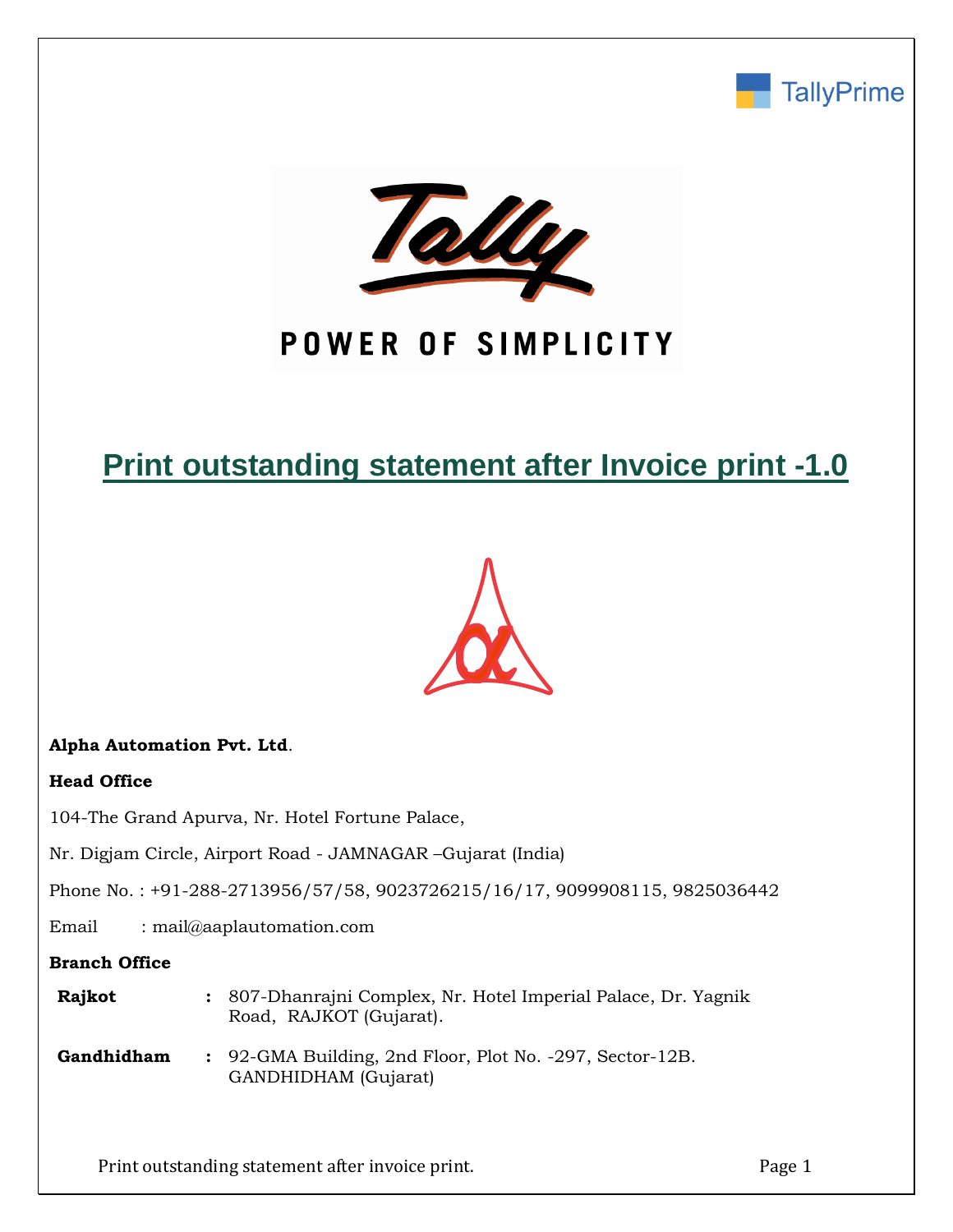

© 2020 Alpha Automation Pvt. Ltd. All rights reserved.

Tally, Tally 9, Tally9, Tally.ERP, Tally.ERP 9, Shoper, Shoper 9, Shoper POS, Shoper HO, Shoper 9 POS, Shoper 9 HO, TallyDeveloper, Tally.Server 9, Tally Developer, Tally. Developer 9, Tally.NET, Tally Development Environment, TallyPrime, TallyPrimeDeveloper, TallyPrime Server, Tally Extender, Tally Integrator, Tally Integrated Network, Tally Service Partner, TallyAcademy & Power of Simplicity are either registered trademarks or trademarks of Tally Solutions Pvt. Ltd. in India and/or other countries. All other trademarks are properties of their respective owners.

Version: Alpha Automation Pvt. Ltd. /print outstanding statement after invoice print / 1.0 / jan-2021.

Print outstanding statement after invoice print. The principal page 2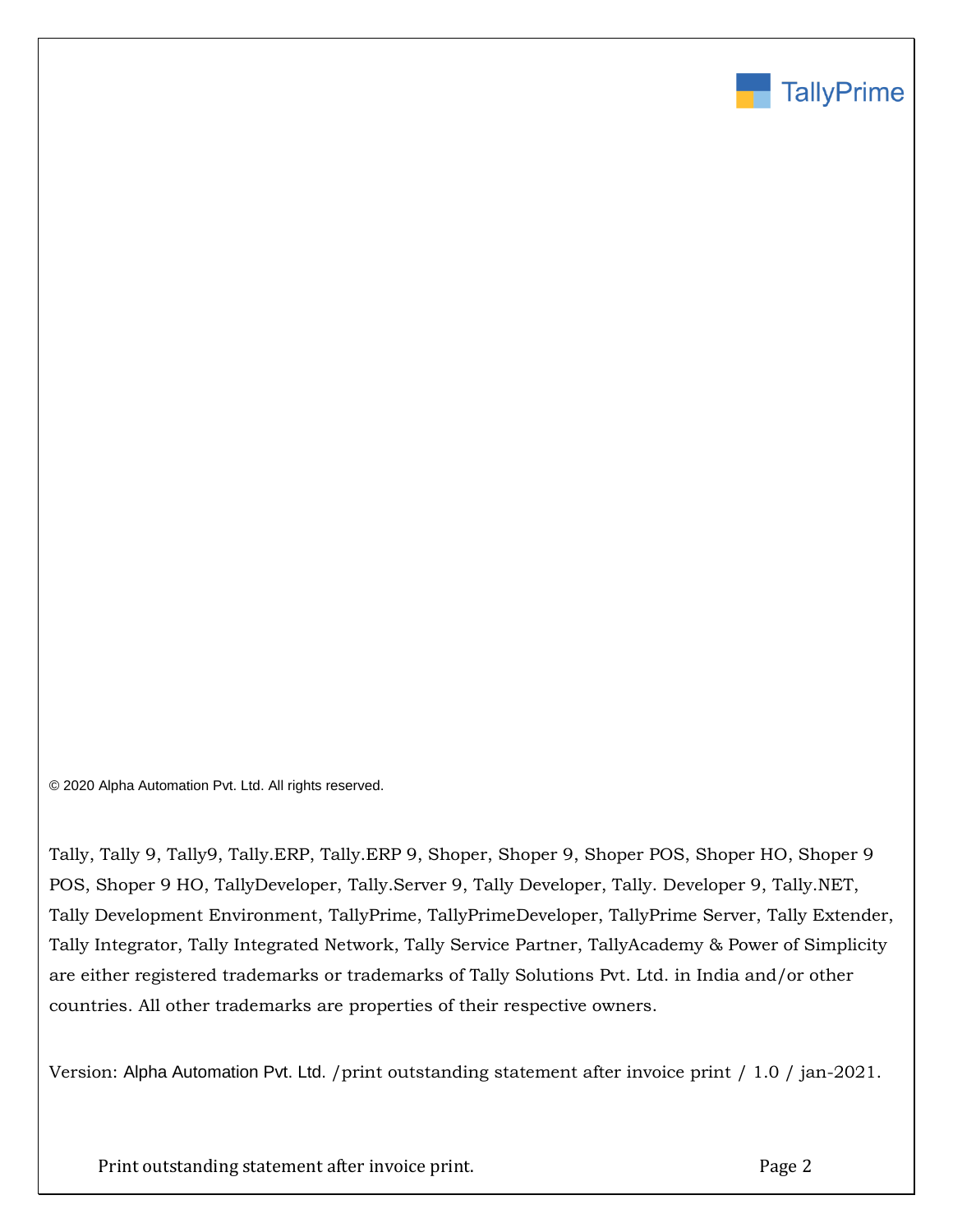

# **Print Outstanding Statement after Invoice Print -1.0**

# **Introduction**

This add-on provides you an outstanding statement after printing the Invoice . By enabling this Add-on, you can print Invoice as well as outstanding statement together for the Customer.

## **Benefits**

- This Add-on facilitates user to print outstanding statement immediately after printing invoice.
- Useful if user wants to send Outstanding Report also along with the Invoice.

# **What's New?**

Compatible with TallyPrime

### **Important!**

Take back up of your company data before activating the Add-on.

Once you try/purchase an Add-on, follow the steps below to configure the Add-on and use it.

## **Installation**

- 1. Copy the TCP file in TallyPrime Folder.
- 2. Gateway of Tally  $\rightarrow$  F1 (Help)  $\rightarrow$  TDL & Add-on  $\rightarrow$  F4 (Manage Local TDL)  $\rightarrow$  Select Yes in Load TDL on Startup and give the file name of TCP File. After pressing the Enter Key will show TDL Status which should be as Loaded.

#### **System requirements:**

No additional hardware / software infrastructure is required for executing and operation this applications module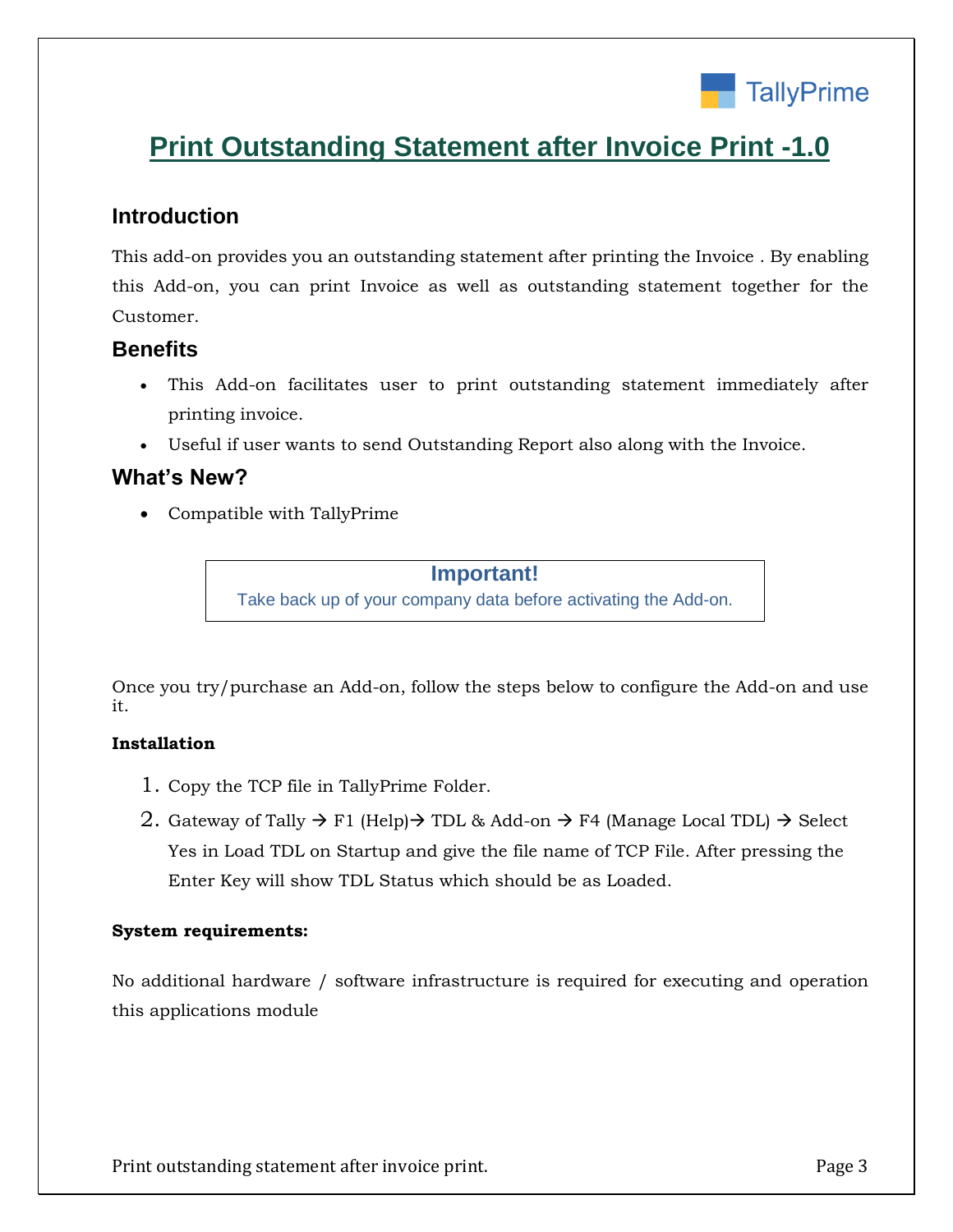

1. Activate the Add-on.

### *For TallyPrime Release 1.0*

Go to Gateway of Tally  $\rightarrow$  F1: Help  $\rightarrow$  TDL & Add-On  $\rightarrow$  F6: Add-On Features. Alternatively, you may press **CTRL + ALT + T** from any menu to open TDL Management report and then press **F6: Add-On Features**

Set "Yes" to the options "print outstanding statement after invoice print?"

| <b>Add-On Features</b>                                |
|-------------------------------------------------------|
|                                                       |
|                                                       |
| Print Outstanding Statement After Invoice Print ? Yes |
|                                                       |
|                                                       |
|                                                       |
|                                                       |
|                                                       |
|                                                       |
|                                                       |
|                                                       |
|                                                       |
|                                                       |
|                                                       |
|                                                       |
|                                                       |
|                                                       |
|                                                       |
|                                                       |
|                                                       |
|                                                       |
|                                                       |
|                                                       |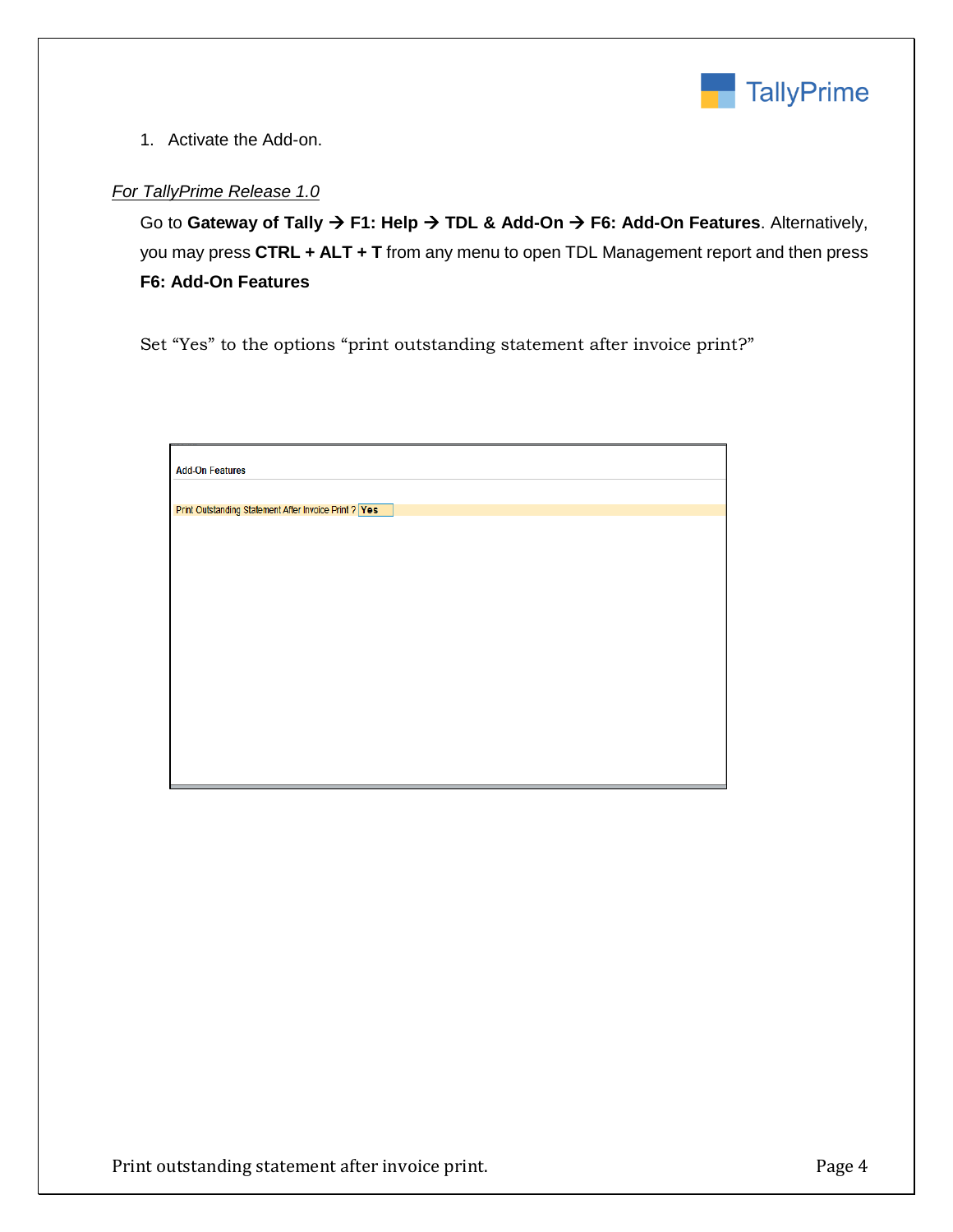

## **1.** Go to **Gateway of Tally**  $\rightarrow$  **Vouchers**  $\rightarrow$  Sales

a. Prepare any Service Bill of a Party & Print Service Invoice.

| TallyPrime                      | <b>MANAGE</b>                                    |         |                 |          |           |                    |                    |                  | $\sigma$<br>$\sim$ 10 $\pm$ | $\propto$  |
|---------------------------------|--------------------------------------------------|---------|-----------------|----------|-----------|--------------------|--------------------|------------------|-----------------------------|------------|
| <b>GOLD</b>                     | K: Company                                       | Y: Data | Z: Exchange     | G: Go To | O: Import | E: Export          | M: E-mail          | P: Print         | F1: Help ·                  |            |
|                                 | <b>Accounting Voucher Alteration (Secondary)</b> |         |                 | E System |           |                    |                    | $\mathbf{x}$     | F <sub>2</sub> : Date       | $\epsilon$ |
| Sales - GST<br>Reference No     | No. 35<br>: 234                                  | Date    | 31-Mar-21<br>÷. |          |           |                    |                    | 31-Mar-21        | Wednesday F3: Company       |            |
| Party A/c name                  | : Aanand Liners                                  |         |                 |          |           | <b>Price Level</b> | : ◆ Not Applicable |                  |                             |            |
| Current balance                 | 8,82,55,57,30,18,978.88 Cr                       |         |                 |          |           |                    |                    |                  | F4: Contra                  |            |
| Sales ledger<br>Current balance | : Sales Acc<br>8,82,54,48,10,95,967.20 Dr        |         |                 |          |           |                    |                    |                  | F5: Payment                 |            |
| <b>Name of Item</b>             |                                                  |         |                 |          |           | <b>Quantity</b>    | Rate per Disc %    | <b>Amount</b>    | F6: Receipt                 |            |
|                                 |                                                  |         |                 |          |           |                    |                    |                  |                             |            |
| <b>CD Drive</b>                 |                                                  |         |                 |          |           |                    |                    | 456.00           | F7: Journal                 |            |
|                                 |                                                  |         |                 |          |           |                    |                    |                  | F8: Sales                   |            |
| <b>CGST</b>                     |                                                  |         |                 |          |           |                    |                    |                  | 41.04 F9: Purchase          |            |
|                                 |                                                  |         |                 |          |           |                    |                    |                  | F10: Other Vouchers         |            |
|                                 |                                                  |         |                 |          |           |                    |                    |                  |                             |            |
|                                 |                                                  |         |                 |          |           |                    |                    |                  | E: Autofill                 |            |
|                                 |                                                  |         |                 |          |           |                    |                    |                  | H: Change Mode              |            |
|                                 |                                                  |         |                 |          |           |                    |                    |                  | I: More Details             |            |
|                                 |                                                  |         |                 |          |           |                    |                    |                  | O: Related Reports          |            |
|                                 |                                                  |         |                 |          |           |                    |                    |                  |                             |            |
|                                 |                                                  |         |                 |          |           |                    |                    |                  | L: Optional                 |            |
|                                 |                                                  |         |                 |          |           |                    |                    |                  | T: Post-Dated               |            |
|                                 |                                                  |         |                 |          |           |                    |                    |                  |                             |            |
|                                 |                                                  |         |                 |          |           |                    |                    |                  |                             |            |
|                                 |                                                  |         |                 |          |           |                    |                    |                  |                             |            |
|                                 |                                                  |         |                 |          |           |                    |                    |                  |                             |            |
| Narration:                      |                                                  |         |                 |          |           |                    |                    | Activate Windows | 497.04 ate Windows.         |            |
|                                 |                                                  |         |                 |          |           |                    |                    |                  |                             |            |
|                                 |                                                  |         |                 |          |           |                    |                    |                  | F12: Configure              |            |

b. Sales invoice is displayed as shown below:

| 36<br><b>Delivery Note</b><br>46<br><b>Nelenence No. &amp; Dale.</b><br>234 dt. 31-M ar-21<br><b>Buyer's Groen No.</b><br>Dispaich Doc No.<br><b>Uispaiched through</b><br><b>Terms of Delvery</b> |                                                       | Useled | 31-M ar. 21<br><b>O her Relenences</b><br>Delivery Note Dale<br>31-M ar-21<br>Undinglion | ModerTerms of Payment                                                                                                             |
|----------------------------------------------------------------------------------------------------------------------------------------------------------------------------------------------------|-------------------------------------------------------|--------|------------------------------------------------------------------------------------------|-----------------------------------------------------------------------------------------------------------------------------------|
|                                                                                                                                                                                                    |                                                       |        |                                                                                          |                                                                                                                                   |
|                                                                                                                                                                                                    |                                                       |        |                                                                                          |                                                                                                                                   |
|                                                                                                                                                                                                    |                                                       |        |                                                                                          |                                                                                                                                   |
|                                                                                                                                                                                                    |                                                       |        |                                                                                          |                                                                                                                                   |
|                                                                                                                                                                                                    |                                                       |        |                                                                                          |                                                                                                                                   |
|                                                                                                                                                                                                    |                                                       |        |                                                                                          |                                                                                                                                   |
|                                                                                                                                                                                                    |                                                       |        |                                                                                          |                                                                                                                                   |
|                                                                                                                                                                                                    |                                                       |        |                                                                                          |                                                                                                                                   |
|                                                                                                                                                                                                    |                                                       |        |                                                                                          |                                                                                                                                   |
|                                                                                                                                                                                                    |                                                       |        |                                                                                          |                                                                                                                                   |
| Quantity<br>Shipped<br><b>Pallied</b>                                                                                                                                                              | Nаiн                                                  | Det    | U batt                                                                                   | Ampuni                                                                                                                            |
|                                                                                                                                                                                                    |                                                       |        |                                                                                          | 672.22                                                                                                                            |
|                                                                                                                                                                                                    |                                                       |        |                                                                                          |                                                                                                                                   |
| 2 N o<br>2 No                                                                                                                                                                                      |                                                       |        |                                                                                          | <b>7613.26</b>                                                                                                                    |
|                                                                                                                                                                                                    |                                                       |        |                                                                                          | .                                                                                                                                 |
|                                                                                                                                                                                                    |                                                       |        |                                                                                          | <b>Biscon Entire</b>                                                                                                              |
|                                                                                                                                                                                                    |                                                       |        |                                                                                          | <b><i>Value</i></b>                                                                                                               |
|                                                                                                                                                                                                    |                                                       |        | Total:                                                                                   | 572.22<br>572.22                                                                                                                  |
|                                                                                                                                                                                                    |                                                       |        |                                                                                          |                                                                                                                                   |
|                                                                                                                                                                                                    |                                                       |        |                                                                                          |                                                                                                                                   |
|                                                                                                                                                                                                    |                                                       |        |                                                                                          |                                                                                                                                   |
|                                                                                                                                                                                                    |                                                       |        |                                                                                          |                                                                                                                                   |
|                                                                                                                                                                                                    |                                                       |        |                                                                                          |                                                                                                                                   |
|                                                                                                                                                                                                    |                                                       |        |                                                                                          |                                                                                                                                   |
|                                                                                                                                                                                                    |                                                       |        |                                                                                          |                                                                                                                                   |
|                                                                                                                                                                                                    | 2 No<br>$2$ No.<br>2 <sub>N0</sub><br>2 <sub>N0</sub> | 289.00 | No                                                                                       | 1.50<br>We declare that this invoice shows the actual price of the goods described and that all particulars are true and correct. |

Print outstanding statement after invoice print. The example of the state of the Page 5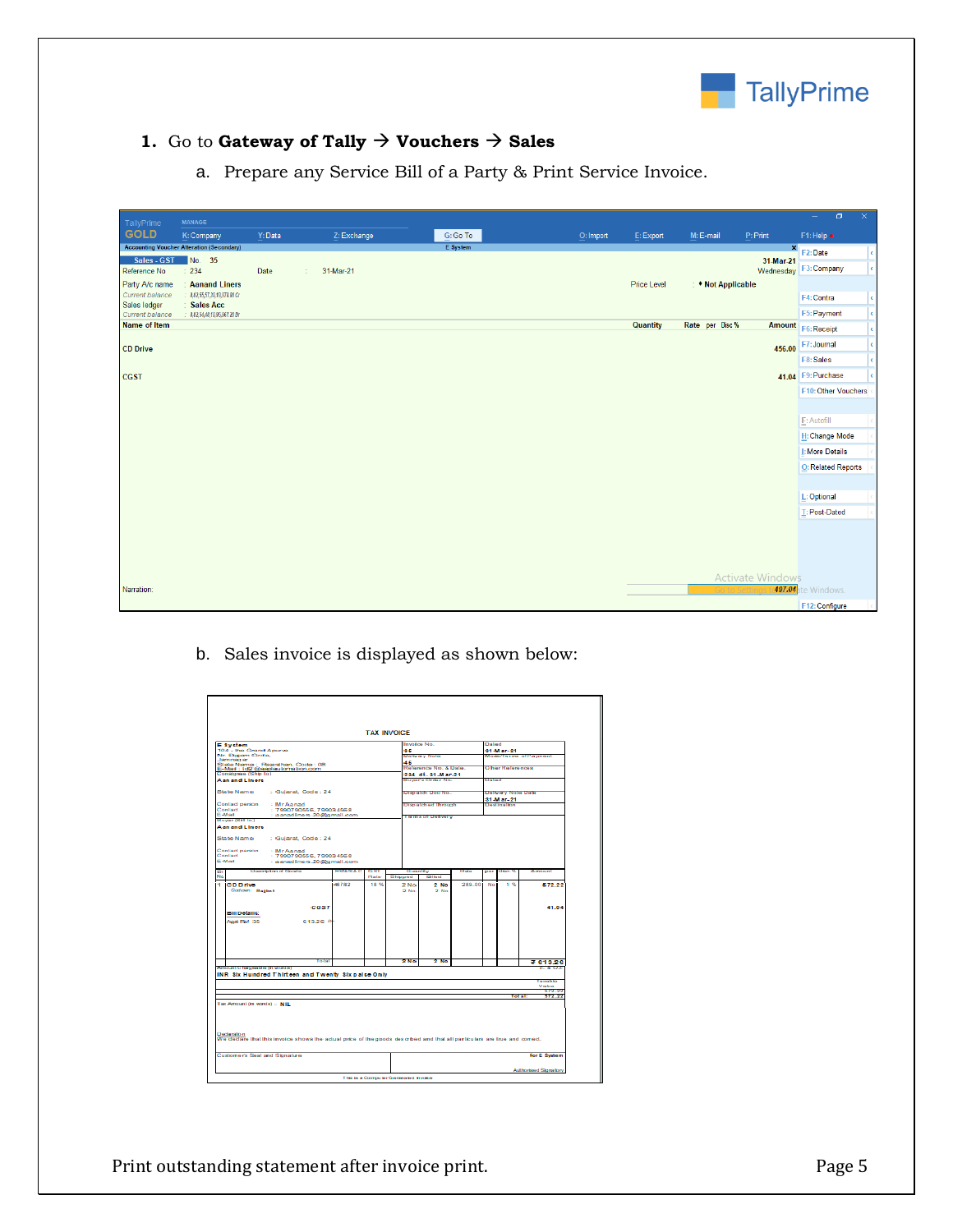

c. After printing Sales invoice System immediately asks for Printing of Outstanding Report. On pressing yes, below Report gets generated.

|                   |                        |                             | Date:      | 12-Jan-22       |
|-------------------|------------------------|-----------------------------|------------|-----------------|
|                   | <b>E</b> System        |                             |            |                 |
|                   | 104 - the Grand Apurva |                             |            |                 |
|                   | Nr. Digiam Circle.     |                             |            |                 |
|                   | Jamnagar               |                             |            |                 |
|                   | <b>Aanand Liners</b>   |                             |            |                 |
| Date Ref. No.     | Opening                | Pending                     |            | Due on Over Due |
|                   | Amount                 | <b>Amount</b>               |            | <b>By Days</b>  |
| 1-Apr-201         | 267.72 Dr              | 22.77 Cr                    | 1-Apr-20   | 651             |
| 1-Apr-202         | 14.40 Dr               | 33,485.60 Cr                | 1-Apr-20   | 651             |
| 1-Apr-203         | 34.20 Dr               | 5,012.84 Cr                 | 5-Apr-20   | 647             |
| 1-Apr-204         | 20.00 Dr               | 20.00 Dr                    | 1-Apr-20   | 651             |
| 1-Apr-205         | 22.56 Dr               | 899.52 Dr                   | 1-Apr-20   | 651             |
| 1-Apr 206         | 59.40 Dr               | 4.07,484.60 Cr              | 5-May-20   | 617             |
| 1-Apr-207         |                        | 529.00 Dr 2,32,57,573.00 Dr | 1-Apr-20   | 651             |
| 1-Apr-2019        | 270.00 Cr              | 1.97.574.00 Cr              | 1-Apr-20   | 651             |
| 1-Apr-208         | 68.31 Dr               | 84.15 Cr                    | 1-Apr-20   | 651             |
| 9-Apr-20 H        | 5.858.00 Dr            | 21,364.00 Dr                | 9-Apr-20   | 643             |
| 7 May 209         | 20,250.00 Dr           | 20,250.00 Dr                | 7-May-20   | 615             |
| 7-May-2012        | 16,740.00 Dr           | 34.37.881.72 Cr             | 7-May-20   | 615             |
| 7-May-2013        | 20.250.00 Dr           | 77,024.00 Dr                | 7-May-20   | 615             |
| 7-May-2014        | 27,000.00 Dr           | 1.656.00 Cr                 | 7-May-20   | 615             |
| 7 May -20 15      | 18,000.00 Dr           | 14,538.00 Dr                | 7-May-20   | 615             |
| 7 May -20 16      | 61,100.00 Dr           | 50,705.00 Dr                | 7-May-20   | 615             |
| 7-May-2026        | 4.500.00 Dr            | 15,500.00 Dr                | 7-May-20   | 615             |
| 7-May-2027        | 6.600.00 Dr            | 13,800.00 Dr                | 7-May-20   | 615             |
| 7-May-2020        | 8.800.00 Dr            | 10.034.00 Dr                | 7-May-20   | 615             |
| 7 May 20 21       | 7,200.00 Dr            | 8,434.00 Dr                 | 7-May-20   | 615             |
| 7-May-2022        | 6.00 Dr                | 6.00 Dr                     | 7-May-20   | 615             |
| 7-May-2023        | 75,000.00 Dr           | 75,000.00 Dr                | 7-May-20   | 615             |
| 7-May-2024        | 3,600.00 Dr            | 5.235.00 Dr                 | 7-May-20   | 615             |
| 7-May-2025        | 5.934.00 Dr            | 5.934.00 Dr                 | 7-May-20   | 615             |
| 7 May 20 28       | 600.00 Dr              | 19,100.00 Dr                | 7-May-20   | 615             |
| 7 May 20 34       | 21,000.00 Cr           | 20,734.68 Cr                | 7-May-20   | 615             |
| 7-May-2029        | 18,000.00 Dr           | 18,000.00 Dr                | 7-May-20   | 615             |
| 7-May-2030        | 6.600.00 Dr            | 72,600.00 Dr                | 7-May-20   | 615             |
| <b>7-May-2035</b> | 55 500 00 Dr           | 56 113 26 Dr                | $7-Mav-20$ | 615             |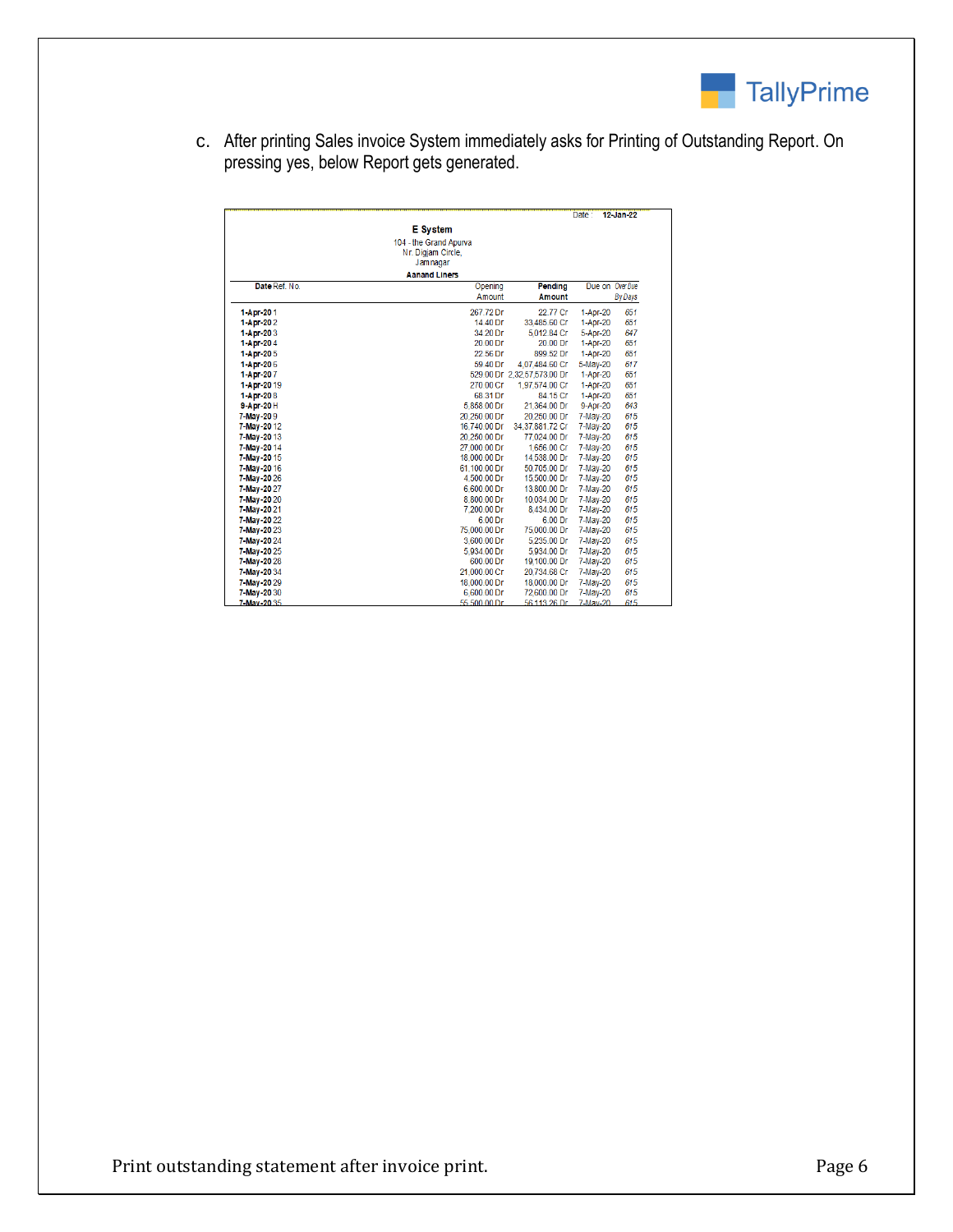

# FAQ

#### **Which version/release of TallyPrime does the add-on support?**

This add-on will work only from TallyPrime Release 1.0 onwards.

#### **How will I get support for this add-on?**

For any functional support requirements please do write to us on mail@aaplautomation.com or call us at +91-288-2713956/57/58, +91-9023726215/16, 9099908115, 9825036442.

# **If I need some enhancements / changes to be incorporated for the add-on, whom should I contact?**

Please to write to us on mail@aaplautomation.com with your additional requirements and we will revert to you in 24 hours.

#### **Will new features added be available to us?**

We offer one year availability of all support and new features free of cost. After one year, nominal subscription cost will be applicable to you to continue to get free support and updates.

#### **What will happen after one year?**

There is no fixed annual charge to be payable mandatory. However if any changes are required in our Add-On to make compatible with New Release of TallyPrime then the modification Charges will be applied.

#### **I am using a multi-site. Can I use the same Add-on for all the sites?**

No, one Add-on will work only for 1 site. You need to purchase again if you want to use the same Add-on for more sites.

#### **TDL Management screen shows errors with the Add-on. What do I do?**

Check whether the error is because of the Add-on or because of clashes between 2 TDLs (An add-on is also a TDL). In case of clashes, disable one or more TDLs and check which